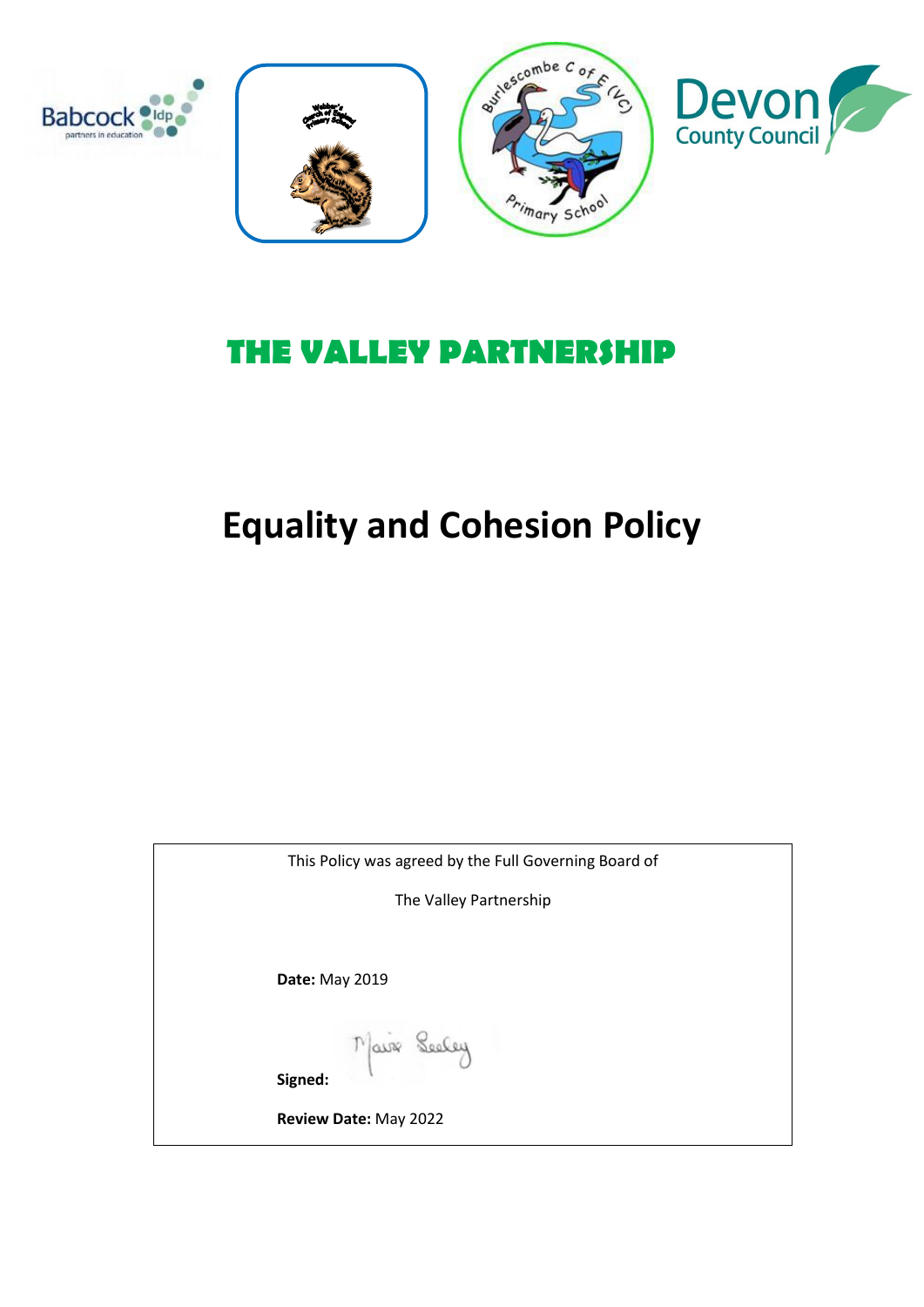# **The Valley Partnership Equality and Cohesion Policy**

Webber's Church of England Primary School and Burlescombe Church of England Primary Schools are committed to safeguarding and promoting the welfare of children and young people and expects all staff and volunteers to share this commitment

# **1. Introduction**

The aim of this policy is to demonstrate how the school promotes and advances equal opportunities and community cohesion, and tackles inequalities and discrimination. The Valley Partnership is made up of two schools: Webber's Primary School and Burlescombe Primary School. Webber's Primary School is a lively and supportive school set in the heart of the village of Holcombe Rogus. There are approximately 85 children attending the school. Burlescombe School is also a lively and supportive school set in the village of Burlescombe. There are approximately 60 children in the school.

Both schools are made up of a mixture of families in terms of employment and economic background. Our annual census data shows us that the children are predominately from a White British background. We have a large cohort of children with Special Educational Needs and the school sites are relatively accessible for children with disabilities. As migration and economic change alter the shape of our local and national communities, it is more important than ever that all schools play a full part in promoting community cohesion and inclusion. But community cohesion is not just about good race relations, it applies to many aspects of community life including positive relations between older and younger generations, and as Devon has an increasing older population this is another important factor.

# **2. Definitions**

Equality = Treating people fairly and according to their needs. Equality of opportunity and outcome, rather than equality of treatment. People have similar life opportunities in so far they are able to fulfil their own potential.

Inclusive = Making sure everyone can participate, whatever their background or circumstances.

Diversity = Recognises that we are all different. Diversity is an outcome of equality and inclusion.

Cohesion = People from different backgrounds getting on well together (good community relations). There is a shared vision and sense of purpose or belonging. Diversity is valued. Relationships are strong, supportive and sustainable. Cohesion is an outcome of equality and inclusion.

Community = from the school's perspective, the term "community" has a number of meanings:

- The school community the students we serve, their families and the school's staff.
- The community within which the school is located in its geographical community, and the people who live and / or work in that area.
- The community of Britain all schools by definition are part of it.
- The global community formed by European and international links.

## **3. Scope**

This policy applies to and aims to benefit all staff, Governors, pupils, parents/guardians.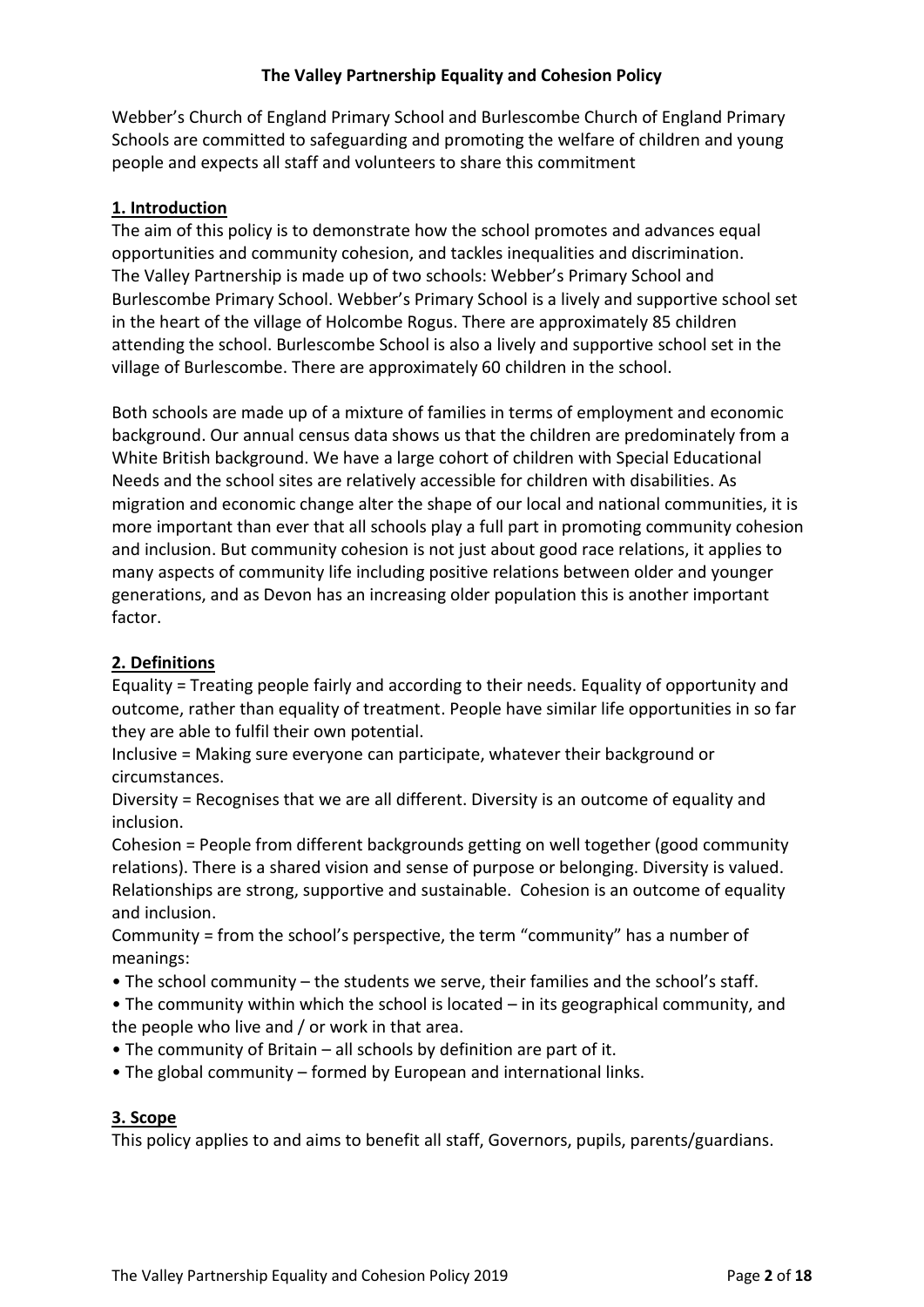# **4. Our Values and Commitment**

It is our belief that every school, irrespective of its intake and location, is responsible for educating young people who will live and work in a country which is diverse in terms of age, culture, religion or belief, ethnic or national origins, nationalities, sex/gender, gender identify, sexual orientation, disability and socio-economic backgrounds.

The Valley Partnership aims to be a thriving, inclusive and cohesive community. We wish to show that, through our inclusive policies, ethos, curriculum, actions and relationships, we promote a common sense of identity and support diversity. This is linked very closely to our efforts to ensure that "Every Child Matters" as well as encouraging well-being in general.

We are committed to:

- $\triangleright$  Celebrating diversity
- $\triangleright$  Promoting and advancing equality and inclusion.
- $\triangleright$  Meeting people's needs
- $\triangleright$  Encouraging participation
- $\triangleright$  Promoting cohesion, tackling prejudice and promoting understanding
- $\triangleright$  Tackling discrimination and disadvantaged.
- $\triangleright$  Tackling bullying
- $\triangleright$  Encouraging, supporting and striving to enable all pupils and staff to reach their potential
- $\triangleright$  Working in partnership with parents and the wider community to establish, promote and disseminate good practice.
- $\triangleright$  Ensuring that this policy is followed

Our mission statement is "Climb to your highest… for yourself, for others, and for God" This is for everyone.

## **5. Our Legal Duties**

Legislation relating to equality and discrimination is laid out in the Equality Act 2010. Legislation covers employment (work), the provision of services and public functions, and education.

Employers (schools) are liable for acts of employees if they did not take reasonable steps to prevent such acts. Employees can be liable for acts (where an employer took reasonable steps to prevent such acts).

## **The 'Protected Characteristics' within equality law are:**

- **Age -** A person of a particular age (e.g. 32 year old) or a range of ages (e.g. 18 30 year olds). However, age discrimination does not apply to the provision of education, but it does apply to work.
- **Disability -** A person has a disability if s/he has, or has had, a physical or mental impairment which has a substantial and long-term adverse effect on their ability to carry out normal day-to-day activities. It includes discrimination arising from something connected with their disability such as use of aids or medical conditions.
- **Gender reassignment -** A person (usually with 'gender dysphoria') who is proposing to undergo, is undergoing or has undergone gender reassignment (the process of changing physiological or other attributes of sex, therefore changing from male to female, or female to male). 'Trans' is an umbrella term to describe people with this 'Gender Identity'. 'Intersex' or 'Third Sex' are not covered by the Act but the school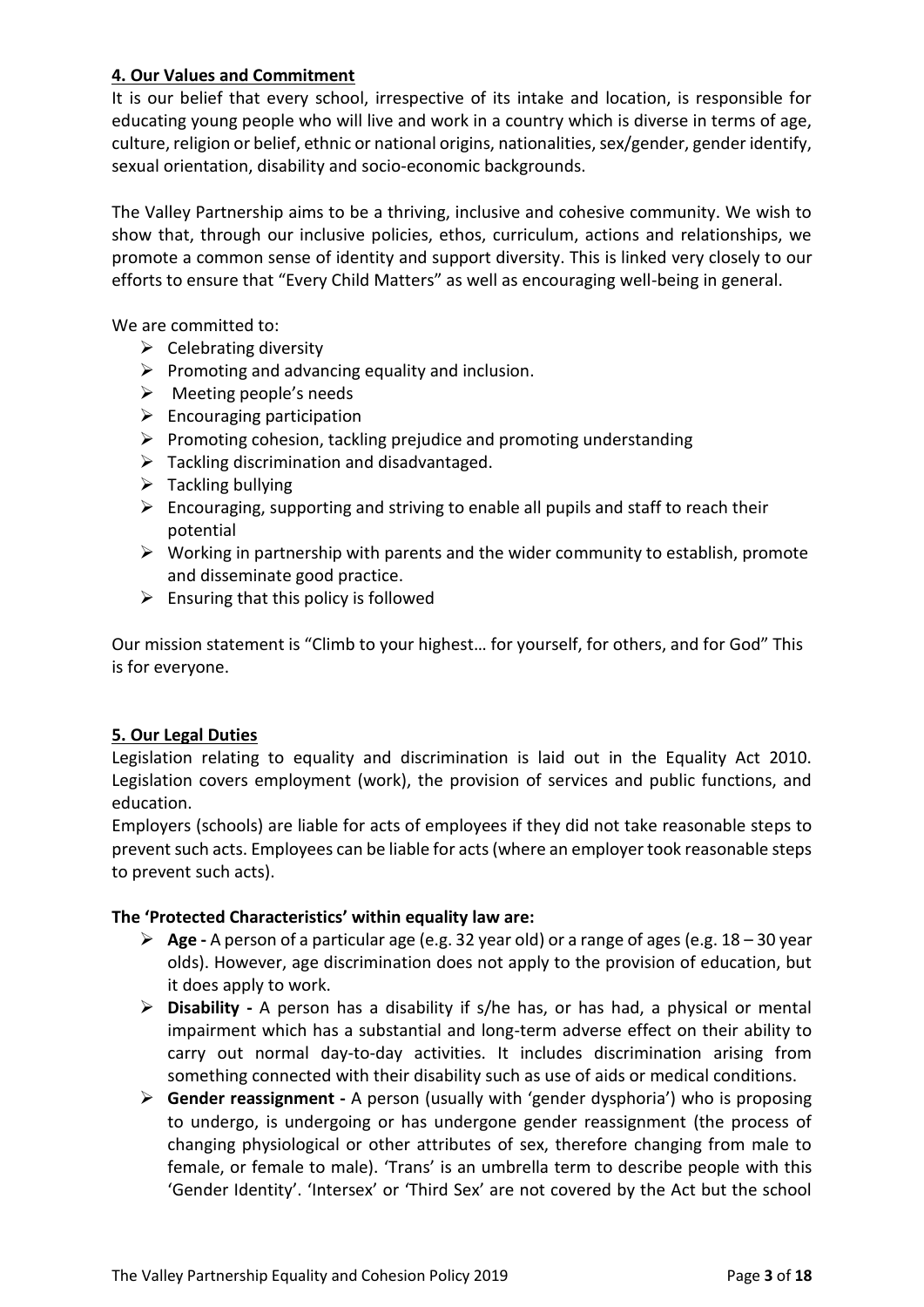will treat Intersex children with the same degree of equality as potentially Trans children.

- $\triangleright$  Children as young as five may begin to show signs of gender dysphoria and therefore it is relevant in a primary school environment.
- **Marriage and civil partnership –** Marriage and civil partnership discrimination does not apply to the provision of education, but it does apply to work.
- **Pregnancy and maternity -** Maternity refers to the period of 26 weeks after the birth (including still births), which reflects the period of a woman's Ordinary Maternity Leave entitlement in the employment context. In employment, it also covers (where eligible) the period up to the end of her Additional Maternity Leave.
- **Race -** A person's colour, nationality, ethnic or national origin. It includes Travellers and Gypsies as well as White British people. It may include Caste.
- **Religion and belief -** Religious and philosophical beliefs including lack of belief. Generally, a belief should affect your life choices or the way you live for it to be included in the definition. Religion and belief discrimination does not prevent a school from carrying out collective worship or other curriculum based activities, but pupils may withdraw from acts of collective worship.
- **Sex -** A man or a woman.
- **Sexual orientation -** A person's sexual orientation towards the same sex (lesbian or gay), the opposite sex (heterosexual) or to both sexes (bisexual). Although children may not identify as gay or lesbian until later, promotion of sexual orientation equality is still relevant in a primary school environment. For example, a child may have an older sibling or parent who is gay. Children may experience friends 'coming out' when they are older.
- **'Prohibited Conduct' (acts that are unlawful):**
- **Direct discrimination**  Less favourable treatment because of a protected characteristic.
- **Indirect discrimination**  A provision, criteria or practice that puts a person at a particular disadvantage and is not a proportionate means of achieving a legitimate aim.
- **Harassment**  Conduct which has the purpose or effect of violating dignity or creating an intimidating, hostile, degrading, humiliating or offensive environment. It includes harassment by a third party (e.g. customer or contractor) in the employment context. Harassment because of gender reassignment, sexual orientation or religion and belief in relation to the provision of education does not apply but such acts may constitute direct discrimination.
- **Victimisation**  Subjecting a person to a detriment because of their involvement with proceedings (a complaint) brought in connection with this Act.
- **Combined (dual) discrimination**  Discrimination because of two protected
- $\triangleright$  characteristics such as age and sex/gender. Not yet effective.
- **Discrimination arising from disability**  Treating someone unfavourably because of something connected with their disability (such as periods of absence from work or medical conditions) **and failure to make reasonable adjustments.**
- **Gender re-assignment discrimination** (allows reasonable absence from work for the purpose of gender-reassignment in line with normal provision such as sick leave).
- **Pregnancy/maternity related discrimination –** unfavourable treatment because of a girl's/woman's pregnancy or maternity. It includes unfavourable treatment of a woman because she is breastfeeding.
- **Discrimination by association or perception**  For example, discriminating against someone because they "look gay", or because they have a gay brother; discriminating against someone because they care for a disabled relative.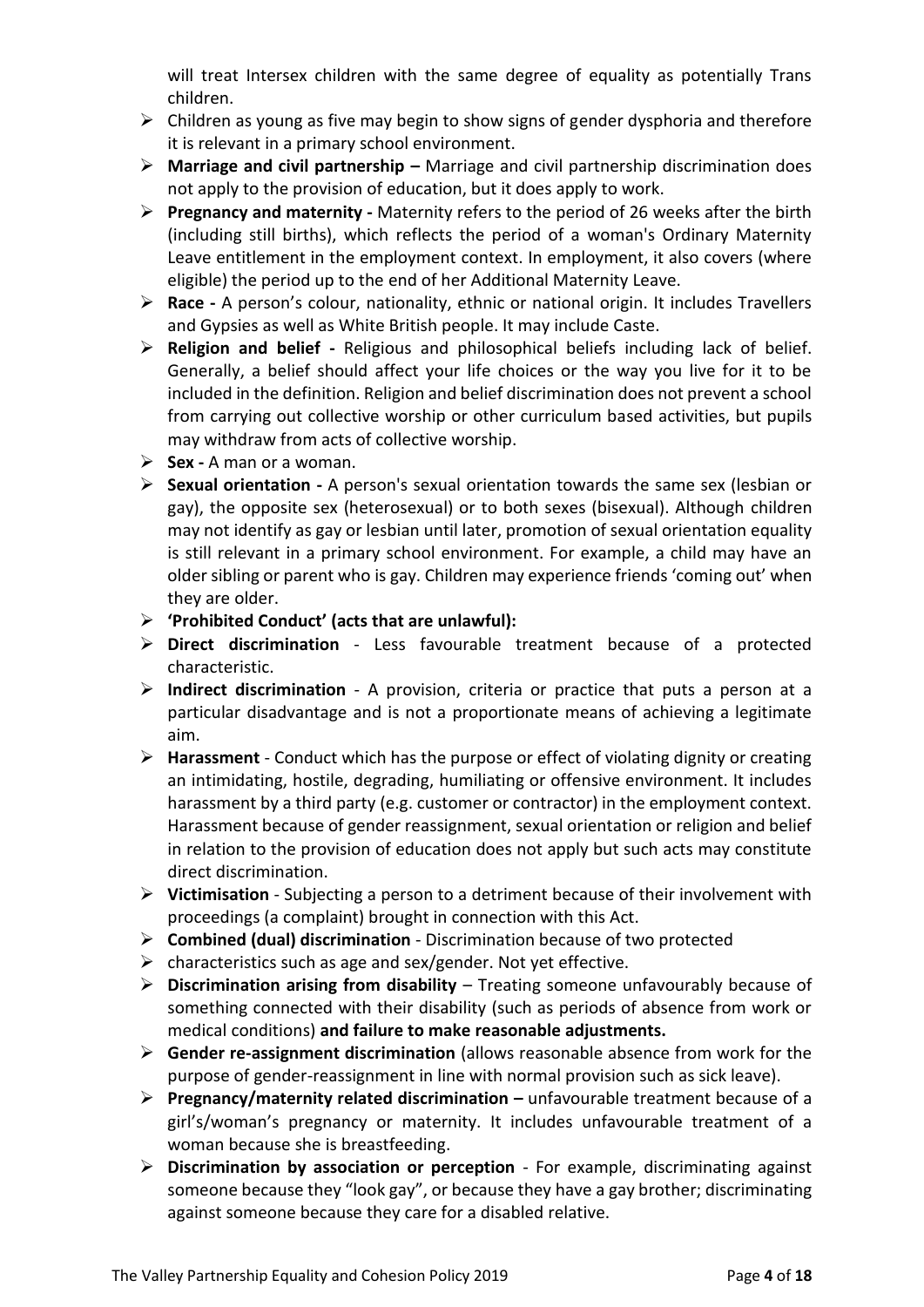# **Public Sector Duties (applies to Schools):**

A public authority must, in the exercise of its functions, give due regard to the need to (in relation to protected characteristics above):

1. Eliminate discrimination, harassment, victimisation and any other prohibited conduct.

2. Advance equality of opportunity (remove or minimise disadvantage; meet people's needs; take account of disabilities; encourage participation in public life).

3. Foster good relations between people (tackle prejudice and promote understanding).

# **Reasonable Adjustments and Access Plans (Schedule 10)**

Schools are required to:

- $\triangleright$  Take reasonable steps to avoid disadvantage caused by a provision, criteria or practice or a physical feature that puts a disabled person at a substantial disadvantage compared to a non-disabled person. This involves removing or avoiding a physical feature.
- $\triangleright$  Take reasonable steps to provide auxiliary aids/services.
- $\triangleright$  Provide information in an accessible format.
- $\triangleright$  Develop and implement (by allocating appropriate resources) Access Plans which will
- $\triangleright$  Increase disabled pupils' access to the school curriculum by improve the physical environment and improving provision of information.

The duty is an anticipatory and continuing one that they owe to disabled pupils generally, regardless of whether they know that a particular pupil is disabled or whether they currently have disabled pupils. They should plan ahead for the reasonable adjustments you may need to make.

For more information: http://www.equalityhumanrights.com which includes the guidance for education providers (schools) or http://www.devon.gov.uk/equalitylegislation.htm The Education and Inspections Act 2006 introduced a duty on all maintained schools in England to promote community cohesion and on Ofsted, to report on the contributions made in this area. The duty on schools came into effect on 1 September 2007 and the duty on Ofsted commenced in September 2008.

For more information:<http://www.teachernet.gov.uk/wholeschool/Communitycohesion> Aspects of educational legislation has also promoted equal opportunities, e.g. the Education Act includes a duty for local authorities to educate children with special educational needs in mainstream schools wherever possible.

## **6. Responsibilities:**

## **Governing Board**

- Ensure that the school complies with equality and cohesion legislation.
- Ensure that the policy and its procedures are implemented by the Headteacher.
- Ensure all other School policies promote equality and cohesion.

## **Executive Headteacher**

• Implement the policy and its related procedures.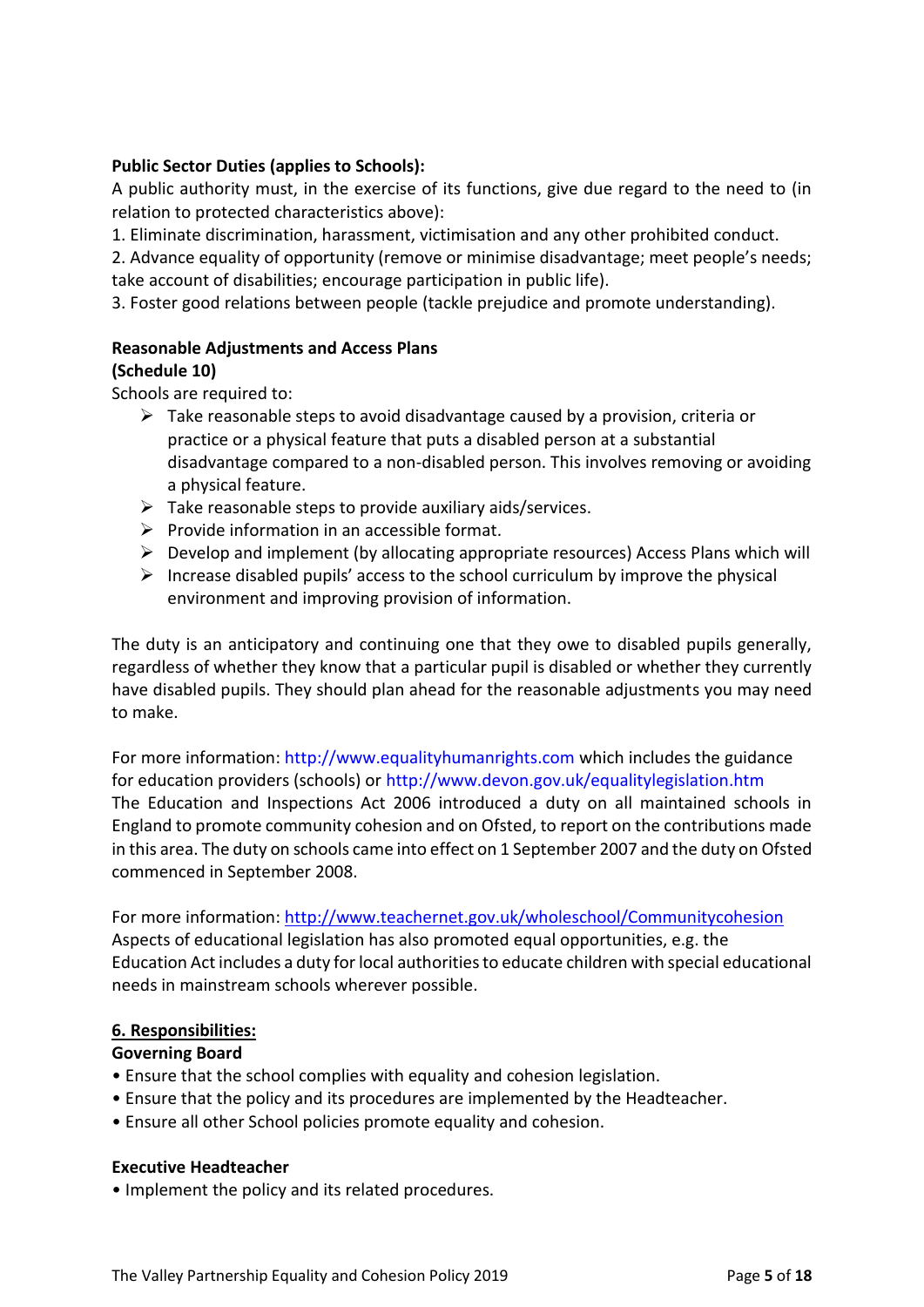• Make all staff aware of their responsibilities and provide training as appropriate to enable them to effectively deliver this policy.

• Take appropriate action in any case of actual or potential discrimination.

# **All staff**

• Enact this policy, its commitments and procedures, and their responsibilities associated with this policy.

• Deal with bullying and discriminatory incidents, and know how to identify and challenge prejudice and stereotyping.

- Promote equality and good relations and not discriminate on any grounds.
- Attend such training and information opportunities as necessary to enact this policy and keep up to date with equality and cohesion legislation.
- To be models of equal opportunities through their words and actions.

# **Specific Staff**

• PSHE & SRE co-ordinator to ensure diversity issues are addressed in the implementation of the PSHE & SRE and citizenship framework throughout the school.

• RE co-ordinator to ensure that RE is in line with county and Diocesan guidance and stereotypical views of particular faith groups or beliefs are not perpetuated.

• SENDCo to ensure that pupils with physical and learning disabilities needs are met.

## **Pupils**

• Refrain from engaging in discriminatory behaviour or any other behaviour that contravenes this policy.

# **Visitors (e.g. parent helpers, contractors)**

• To be aware of and comply with the school's equality and cohesion policy.

# **7. Communicating and Promoting this Policy**

All staff and governors, including supply teachers and visitors are to be made aware of this policy and any subsequent updates or amendments.

Parents will be invited through the school's weekly newsletter to be involved in any review of the policy.

A copy could be:

- Displayed on the school's website.
- Included in the New Parents Information Pack given to all new parents
- Displayed alongside other school policies at the New Reception Parents Open Evenings,
- Available at Parents' Evenings where the child's progress and targets are discussed.
- Included in the folder of public documents available to any parent on request.

# **8. School Development Plan**

Legislation requires us to set objectives to meet our public sector duties and improve our practice. Objectives will be contained within the School Development Plan as needed. Objectives will be agreed by Governors and based upon the following:

- Pupil performance/monitoring data.
- Consultations with staff, governors, parents and pupils.
- Impact assessments and other audits such as disability access.
- Inspection feedback.
- Legal duties.
- National or local issues relevant to the school.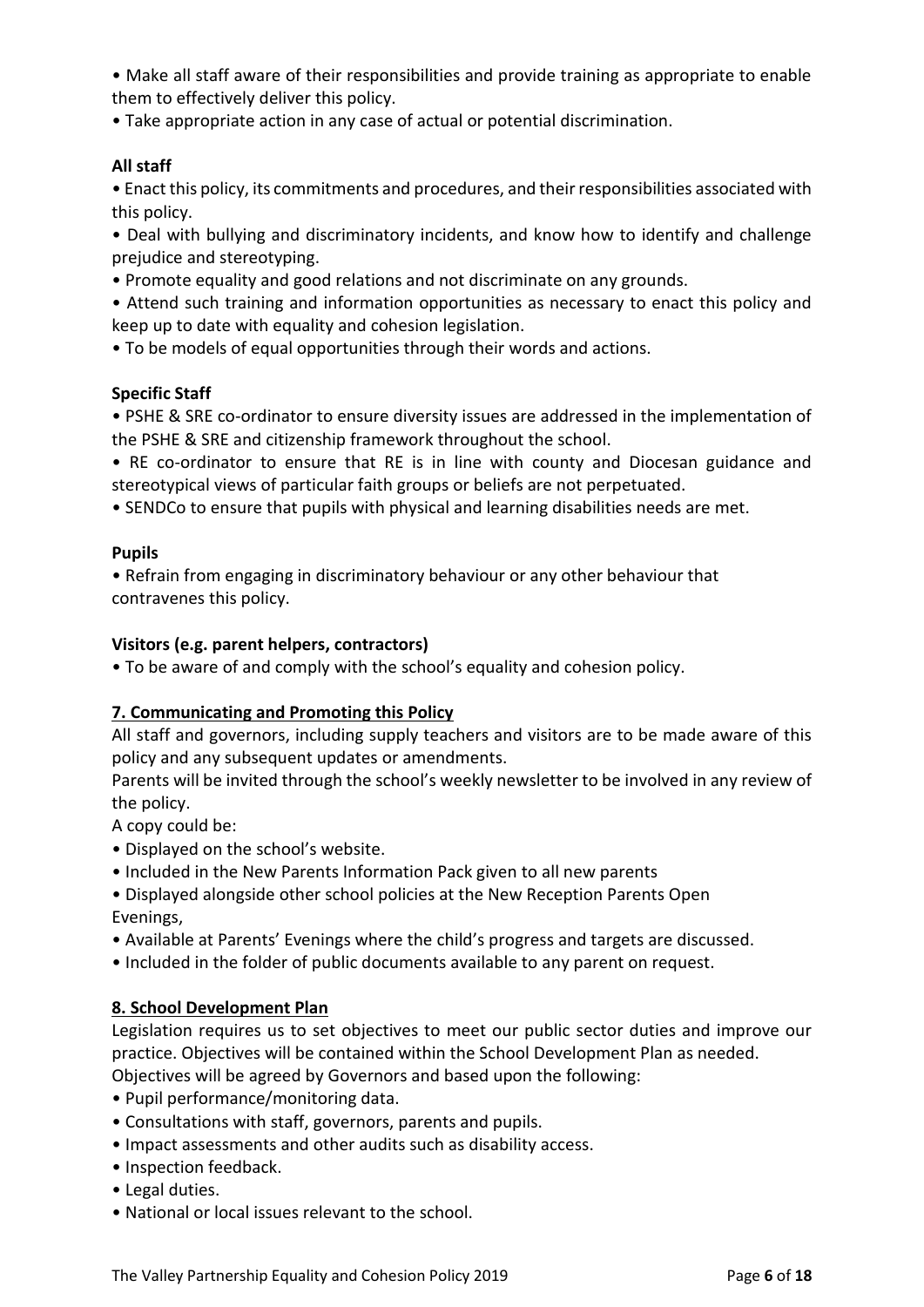# **9. Practice**

# **Admissions and attendance**

The school welcomes pupils from all backgrounds and abilities and has a separate Admissions Policy for each school. Devon admissions and transfer criteria are determined by the Local Authority which is responsible for assessing the impact of its policies on different groups.

Information about pupil's gender, ethnic origin, home language, religion or belief, physical and emotional needs and diet is collected to enable the school to meet the needs of all pupils. The PHSE & SRE curriculum and ethos of the school, as laid out in mission statement, are evidence of this.

Attendance of all pupils is monitored regularly by the Education Welfare Officer. Where individual or groups are identified as causing concern appropriate strategies are implemented with support from the Education Welfare Services. Provision and support is available for pupils to take time off for religious observance with minimal disruption to their education.

# **Policies**

All relevant new policies when reviewed shall contain a statement that "Equality and cohesion will be promoted, in line with our Equality and Cohesion Policy, and that the policy will be operated in a non-discriminatory way".

When the Governing Board approves policies, all policies shall be checked to ensure they do not have potential to disadvantage people because of a protected characteristic, and advance equality and foster good relations where possible.

## **Teaching, Learning and Curriculum**

In school, there will be a focus on securing high standards of attainment for all pupils, removing barriers to learning and wider activities and reducing unjustifiable difference in outcomes for different groups of pupils.

Our teaching and the curriculum provision will support high standards of attainment, promote common values, and help students understand and value the diversity that surrounds them, and challenge prejudice and stereotyping.

The taught and wider curricula will help to promote awareness of the rights of individuals and develop the skills of participation and responsible action.

The curriculum of our school will promote the spiritual, moral, cultural, mental and physical development of our learners and society, and prepare our students for the wider opportunities, responsibilities and experiences of life after their school career with us has ended. Personal, Social and Health Education(PSHE), Citizenship and Sexual and Relationship Education (SRE) and RE in particular will provide opportunities for students to develop their understanding, tolerance and empathy.

For some schools where the pupil population is diverse, existing activities and work aimed at supporting pupils from different social, ethnic or economic backgrounds to learn from, will already be contributing towards community cohesion. For our school, where the student population is less diverse (according to our annual school census and local data),

We will work to provide opportunities for our learners to work with a range of people from different age groups, backgrounds, religious, ethnic and cultural groups.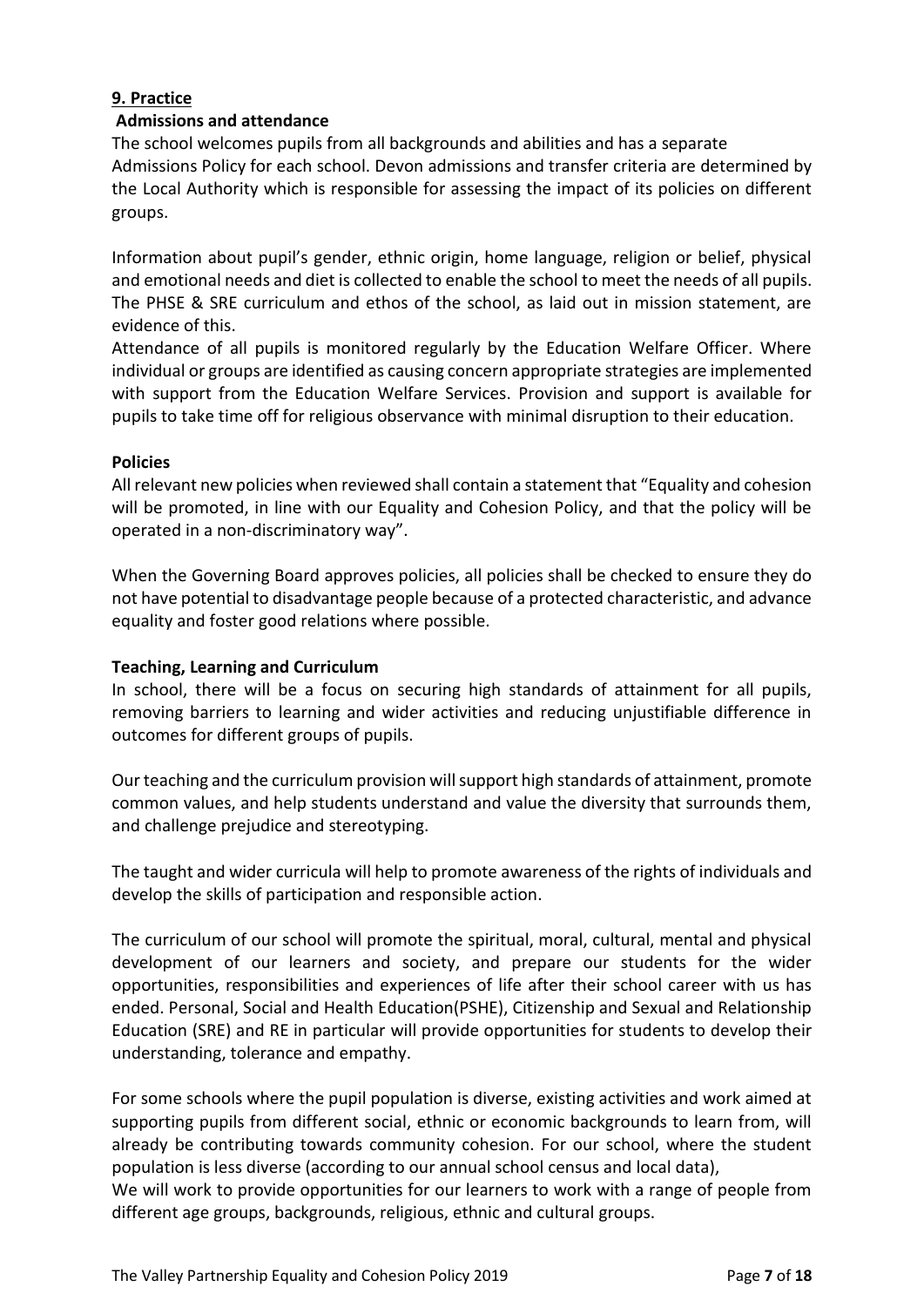All pupils, including those with a physical disability or special educational needs, will have equal access to the curriculum appropriate for their age or ability. The curriculum may be modified and/or differentiated to enable the individual pupil to better access that curriculum due to any educational or physical special needs they may have.

Equal opportunities will be specifically taught and promoted through certain areas of the curriculum. For example, through Personal, Social and Health Education (PSHE), Citizenship, Education for mental health( E4MH), and Sexual and Relationship Education (SRE) issues relating to gender, physical disabilities (e.g. mobility, hearing, and sight), age, race and religion or belief can be addressed.

Science and Sex and Relationship Education lessons (SRE) will provide opportunities for issues relating to gender and sexual matters to be addressed as appropriate for the age of the children.

Assembly and Collective Worship also enable specific matters around religion, belief and culture to be directly addressed.

Equal opportunities may also be promoted through other curriculum areas when appropriate. For example, in science, history, geography, RE, art, etc. there may be opportunities to include teaching about the contributions of men & women, people with disabilities, and our shared human needs and similarities irrespective of ethnic and cultural background.

Resources bought by the school and used to teach the various subjects, and provide the children with a range of images and messages about diversity e.g. posters, books, computer software, will promote equal opportunities and be free of prejudicial or stereotypical messages. Resources will be reviewed from time to time to ensure they are appropriate. Staff will be mindful that this may not be the case where children, parents or other wellintentioned sources have loaned resources to the school. Loaned material found to contain prejudicial, discriminatory or stereotypical messages will be used with discretion, not used at all, or used within the context of opportunities to discuss issues of equality and diversity. In planning the curriculum, account will be taken of the needs of the pupils, including a disability, cultural background and linguistic needs, and appropriately differentiated work

Where appropriate within certain curriculum areas:

- $\triangleright$  Pupils are given opportunities to explore issues of identity, equality, and racism, including the use of language;
- $\triangleright$  learn about and celebrate festivals and traditions of different cultures;
- $\triangleright$  learn about world development issues, global issues and our interdependence on each other.
- $\blacktriangleright$

produced.

A variety of strategies will be used to encourage the participation of all pupils, encouraging understanding and learning from each other e.g. providing accurate information, developing empathy, using discussion and debate, modelling good anti-discriminatory practice to enable the widest possible engagement and understanding of these issues.

Exploring and developing with pupils their understanding of potentially "difficult" issues, including racism and homophobia, will be handled in a sensitive way and "ground rules" are used appropriately.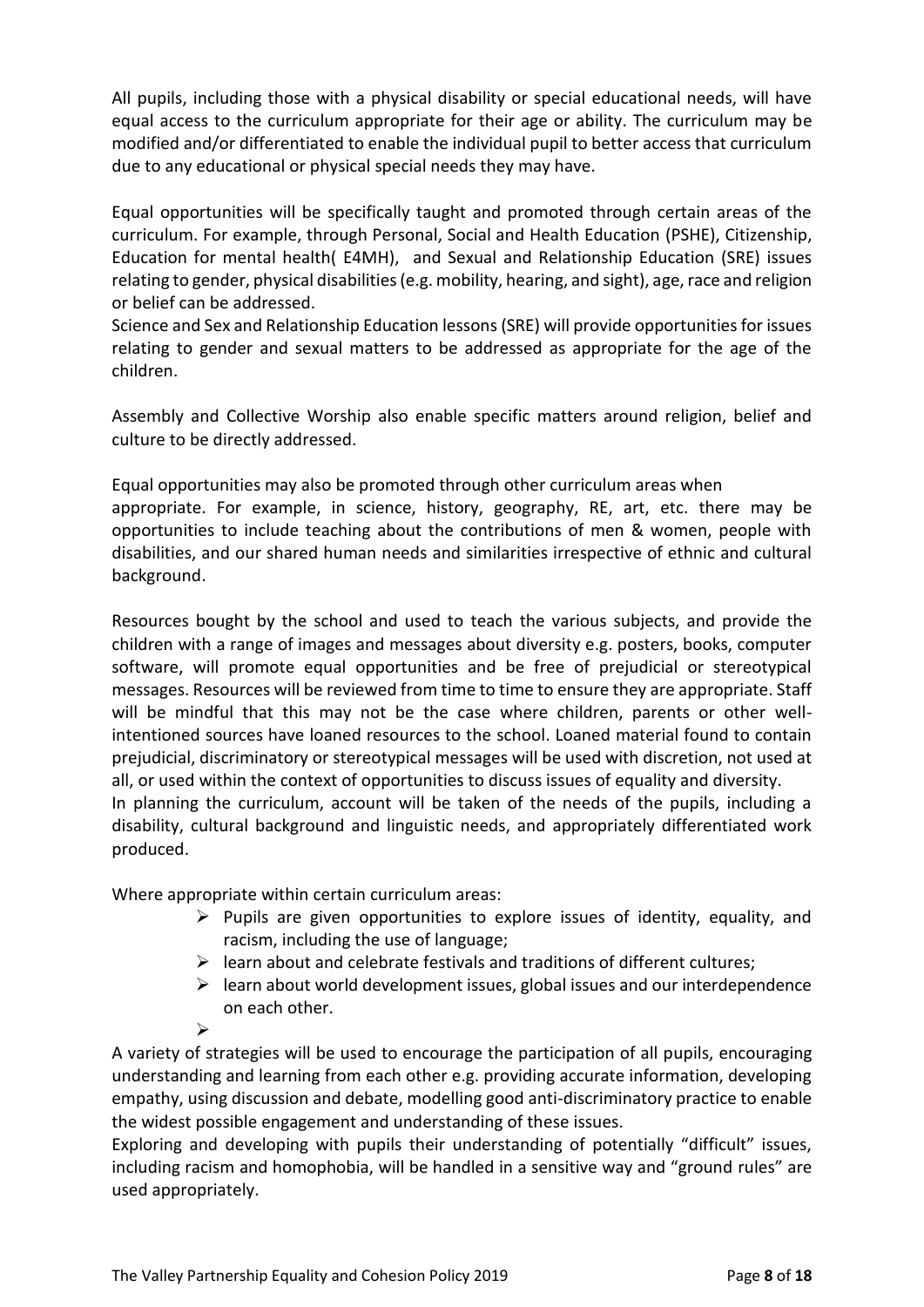Consultation and advice from teaching support services will be accessed as appropriate to help us meet the needs of all pupils, e.g. Ethnic Minority Achievement Service, Traveller Education Service.

Teachers will be mindful of children with specific physical needs, such as partial sight or hearing, or those with restricted mobility, when considering classroom organisation, lesson planning and practice.

Teachers will ensure both boys and girls have equal access to all aspects of the different curriculum subjects to ensure they are not seen as appropriate for only boys or girls, but for all children. This is especially important in those subjects that have historically been orientated to one gender. For example, in Art & Design and Design and Technology all children should engage in activities using food and fabrics, (historically female activities) and using construction materials (historically male activities).

When grouping children for certain activities, teachers should be mindful of the gender balance and the personal characteristics of the individuals within the group. For example, is the activity (e.g. D.T., practical science, games) likely to be dominated by one gender or character strong individuals within the group to the detriment of the others? If so, single gender or similar personality grouping may be appropriate to ensure all members of the group have equal opportunity to undertake the activity.

In class discussions, all pupils should be given the opportunity to contribute and staff should not allow the more lively and/or knowledgeable children, irrespective of gender, to monopolise the discussion. Indeed, it may be necessary for staff to deliberately ask reluctant individuals to contribute not only for equal opportunity reasons but to enable the staff member to evaluate the child's understanding or to facilitate the child's learning and personal development.

## **Purchasing**

When purchasing equipment it shall be checked to make sure it can be used by children with disabilities (e.g. hand-held devises cater for people with visual impairments and manual dexterity problems so that buttons can be easily navigated).

## **Pastoral care**

Support is available for specific pupils if necessary e.g. pupils for whom English is a second language, to enable them to participate equally and achieve their own potential.

# **Activities, including extra-curricular activities**

A variety of extra-curricular activities will be offered. For reasons of health & safety and management it is often necessary to restrict membership of the activity to specific age groups and/or a specific number of members. Where numbers have to be limited membership is on a "first come, first served" basis of receipt of parental consent forms to join the activity.

All extracurricular activities are open to all children including those, such as football and netball, which historically orientated to one gender. In these activities both single gender and mixed gender teams are created. Reasonable adjustments will be made so that children with disabilities can participate in sporting activities.

We provide different opportunities for young people and their families to interact with people from different backgrounds and build positive relationships, including links with different schools and communities locally, nationally and on a wider basis where possible.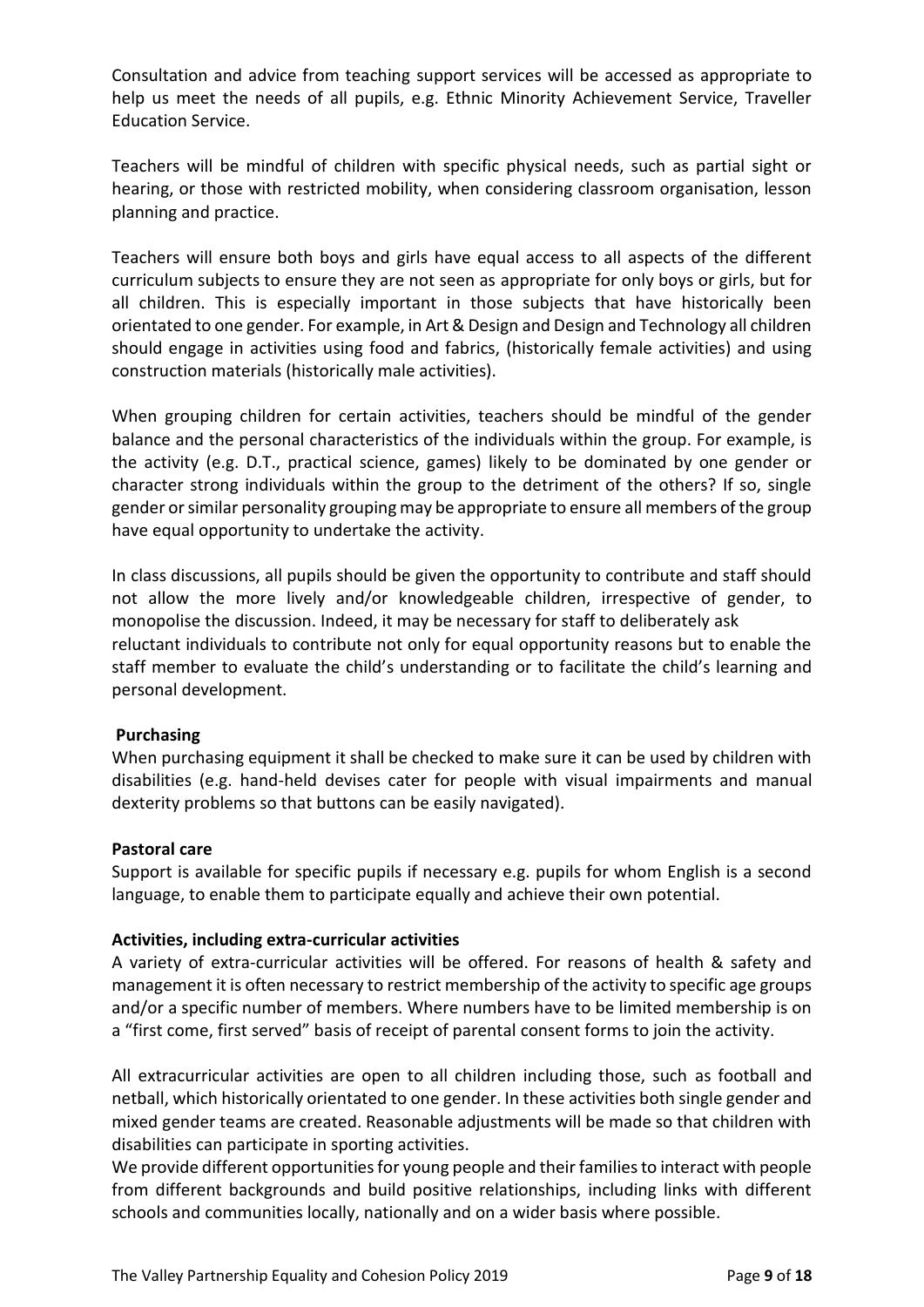The school works in partnership with a wide variety of agencies and organisations to support the learners' education. Engagement with parents through an open door ethos, parents' evening, curriculum meetings, parent and child classes, festivals and other celebrations is considered a priority at the school. The School Council involves the children in the decision making and organisation of the school, teaches the children the importance of participation and making a difference to the school, local community and beyond.

We have a number of activities that take place within our school that contribute to community cohesion including:

| <b>Activity</b>                             | How does it promote community                                |
|---------------------------------------------|--------------------------------------------------------------|
|                                             | cohesion?                                                    |
| Sporting festivals                          | Team work.                                                   |
| Collective worship / reflection             | Understanding a religion                                     |
| Developing links through Schools Linking    | Using communications to all communities                      |
| Network e.g. CVLC Communicating with        | to                                                           |
| other schools through                       | compare practise to our own, especially                      |
| various means (emails / letters             | linking to                                                   |
|                                             | outcomes for healthy schools                                 |
| Residentials e.g. Year 5/6 to Staffordshire | Developing understanding of diversity in                     |
|                                             | communities and understanding British                        |
|                                             | and other Culture                                            |
| Local charities, the Church, the learning   | Developing understanding of the term                         |
| <b>Community</b>                            | community and the part the children play in                  |
|                                             | it.                                                          |
| Immersion of the children in MFL (usually   | Understanding other cultures and                             |
| French)                                     | languages                                                    |
| <b>Modern Foreign languages Studies</b>     |                                                              |
|                                             | Understanding other perspectives and                         |
|                                             | sharing opinions in an open way                              |
|                                             |                                                              |
| Performing Arts e.g. music                  | Team work and celebrating individual                         |
| performances, drama performances,           | talent.                                                      |
| talent shows                                |                                                              |
| Celebration of historical events            | Understanding cultures, communities and                      |
|                                             | attitudes.                                                   |
|                                             |                                                              |
| Links to village magazine                   | Being part of the local community<br><b>British Gas with</b> |
| <b>Solar Panel British gas</b>              | <b>Generation Green</b>                                      |
|                                             |                                                              |
|                                             | Social responsibility.                                       |
|                                             | Energy to develop                                            |
|                                             | sustainability                                               |
| Celebration & performance Assembly'         | Celebrating achievements together.                           |
| Open AFTERNOONS INC Coffee afternoons       | Engaging with parents/guardians                              |
| / mornings                                  |                                                              |
| Whole school, School council / individual   |                                                              |
| fund                                        | Social responsibility.                                       |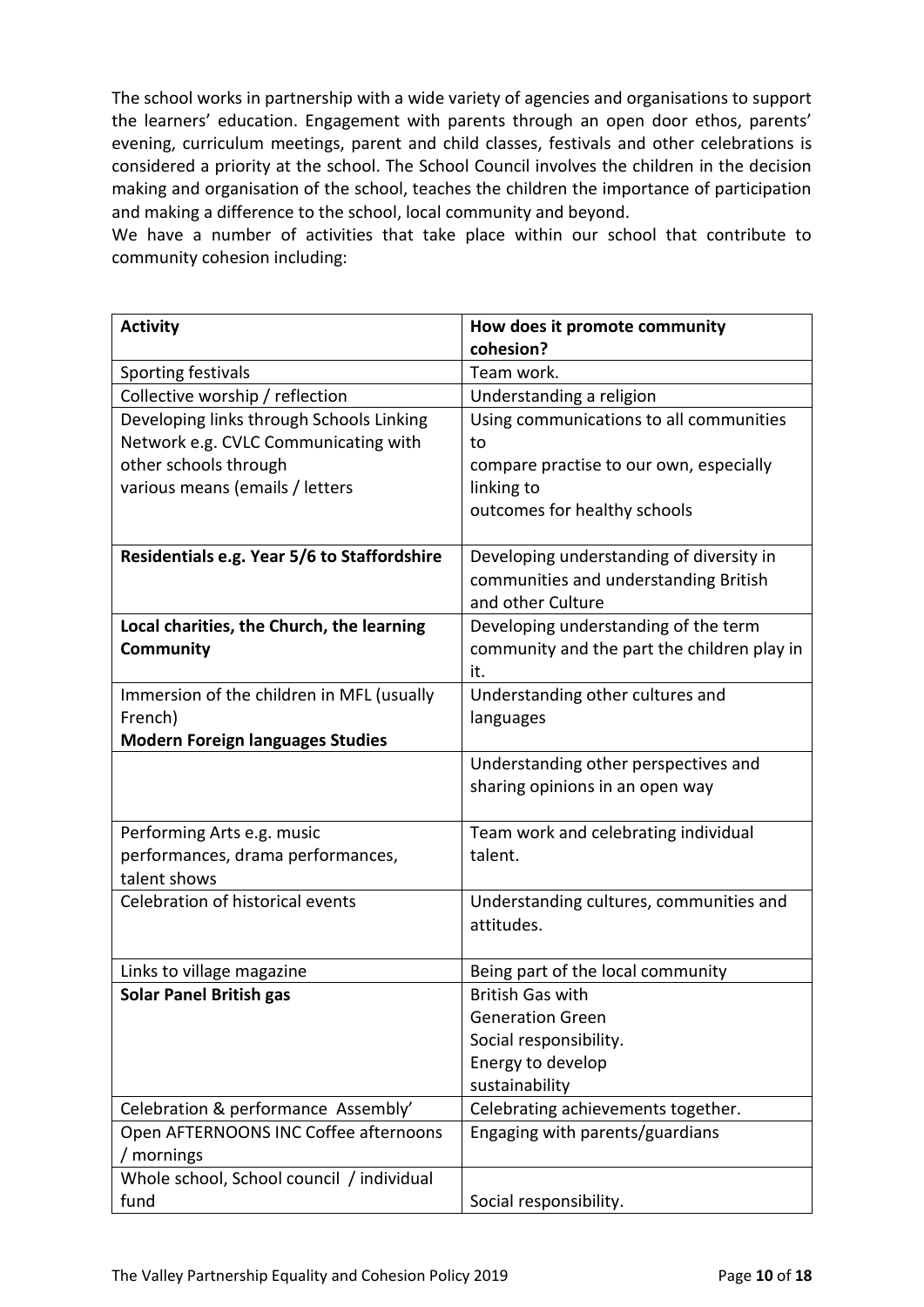| raising events                                                          |                                                                                                                                                                                              |
|-------------------------------------------------------------------------|----------------------------------------------------------------------------------------------------------------------------------------------------------------------------------------------|
| Parent help                                                             | Developing ideas on citizenship and<br>participation without reward Includes<br>everyone in the school and wider<br>community irrespective of socio-economic<br>context<br>or other factors  |
| Mental health awareness and Mindfulness                                 | Developing ideas on inclusivity and opening<br>up the mental health awareness agenda                                                                                                         |
| Visits with life skills educators                                       | Year 6 re: alcohol & drugs<br>Helps children and adults to recognise the<br>wide variety of community members and<br>the difficulties that are prevalent in our<br>local and wider environs. |
| <b>Healthy Schools</b>                                                  | Involves all stakeholders, including those in<br>the local, national and international<br>community.                                                                                         |
| Transition work and link work<br>undertaken with secondary schools      | Encourages children to understand the<br>world<br>outside of their own school and the people<br>they<br>will be interacting with on a daily or regular<br>basis                              |
| Travel Plan/sustainability in Curriculum<br>subjects - ready to revisit | involvement Social responsibility                                                                                                                                                            |
| Visits to local places of worship                                       |                                                                                                                                                                                              |
| Understanding a religion                                                |                                                                                                                                                                                              |
| Special curriculum days and weeks                                       | E.g. Tudor Banquets,                                                                                                                                                                         |
| Clubs lead by<br>Play leading                                           | Develops understanding of assisting others<br>and<br>Prepares them for life outside school and<br>interaction with people outside of their<br>normal friendship circles.                     |
| First aid training for staff                                            | Helping others and meeting specific needs<br>of disabled pupils.                                                                                                                             |
| Road safety events e.g. cycle<br>training for year 5 and 6 children     | Social responsibility.                                                                                                                                                                       |
| Fire safety visits year 2 and year 5                                    | Social responsibility                                                                                                                                                                        |
| School council Social responsibility                                    | Understanding other perspectives and<br>sharing opinions in an open way.                                                                                                                     |
| Joint After school clubs                                                | Developing interaction with others from<br>outside                                                                                                                                           |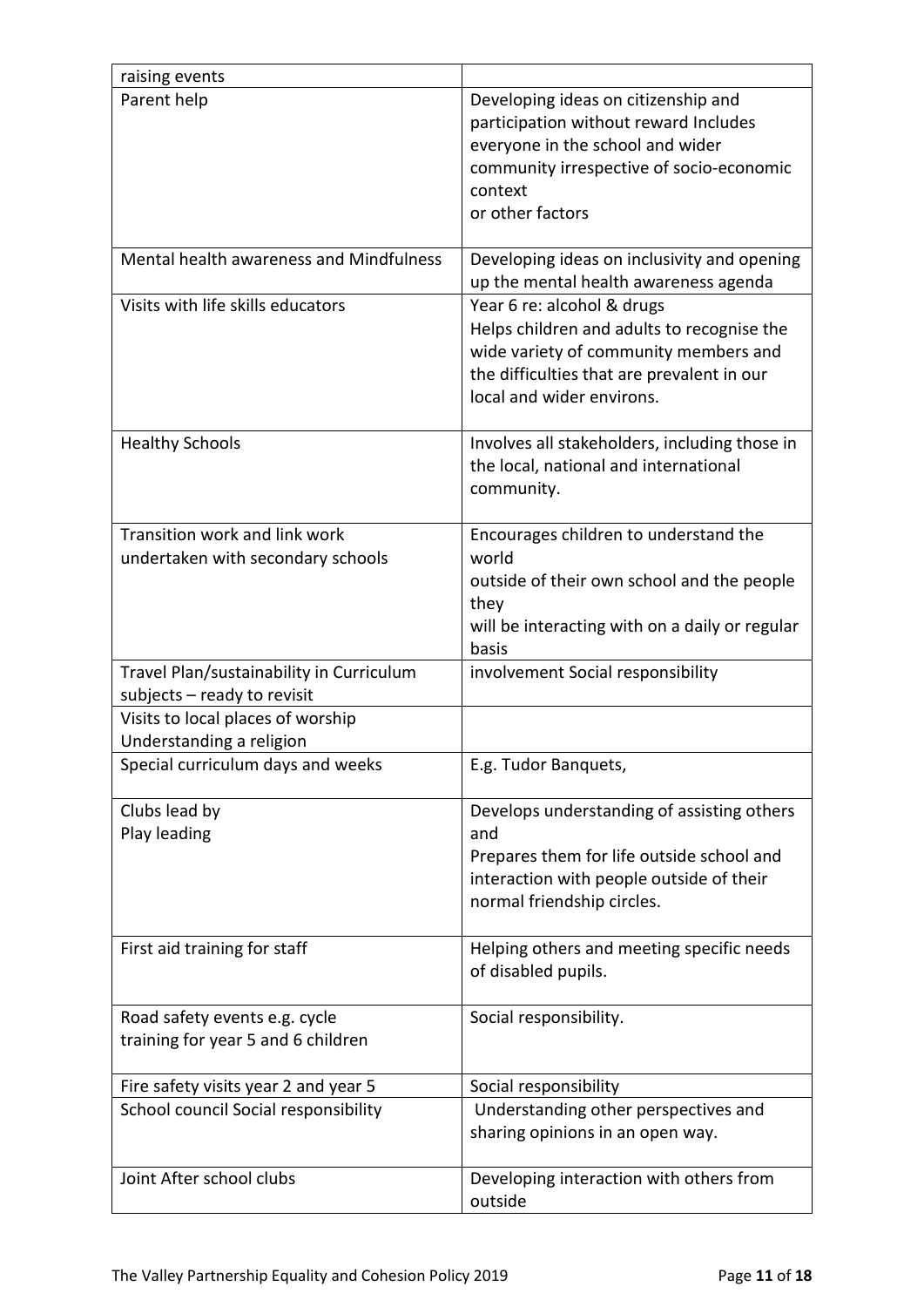|                                                                                                              | their normal friendship groups, and<br>encouraging<br>the children to contribute to activities<br>which<br>require tolerance and understanding of the<br>feelings and abilities of others |
|--------------------------------------------------------------------------------------------------------------|-------------------------------------------------------------------------------------------------------------------------------------------------------------------------------------------|
| Extracurricular clubs                                                                                        |                                                                                                                                                                                           |
| Cultural events e.g. Christian<br>festivals / Chinese New Year / other<br>elements taught through curriculum | Understanding other cultures.                                                                                                                                                             |
| Learning musical instruments                                                                                 | The values and understanding of culture<br>and the arts                                                                                                                                   |
|                                                                                                              |                                                                                                                                                                                           |
|                                                                                                              |                                                                                                                                                                                           |
|                                                                                                              |                                                                                                                                                                                           |

# **Consultation, Engagement and Understanding**

At least once every three years, the school will consult with the following stakeholders on its approach to equality and cohesion:

- Current pupils (via the school council)
- Parents/Carers
- School staff
- Governors

A New Initiatives Committee will form to lead any consultation and analysis exercises. The consultation might involve:

- A detailed questionnaires to pupils, staff parents / carers and governors.
- Regular meetings of the Committee to provide an appropriate forum for discussing issues and formulating priorities.
- Discussion at the current affairs forum.
- Publications on the school website as well as hard copy to reach more members of the community.

Throughout the process, we will ensure that the setting for meetings has been conducive to participation for all those involved, including those with disabilities.

The school also seeks feedback on a regular basis on its performance in a variety of ways, including:

- PSHE lessons and circle time in classes.
- Through informal dialogue with the children.
- Through regular discussion with the children as part of the school self-evaluation process.
- Through assemblies and the current affairs forum.

• Through communication with parents and carers at regular meetings and if needed coffee afternoons.

• Through provision of feedback forms for children, parents and carers that they can use to communicate in confidence with the school.

We will work closely with partner schools to share our experience, and to ensure that the process is as consistent across the local learning community and county as possible.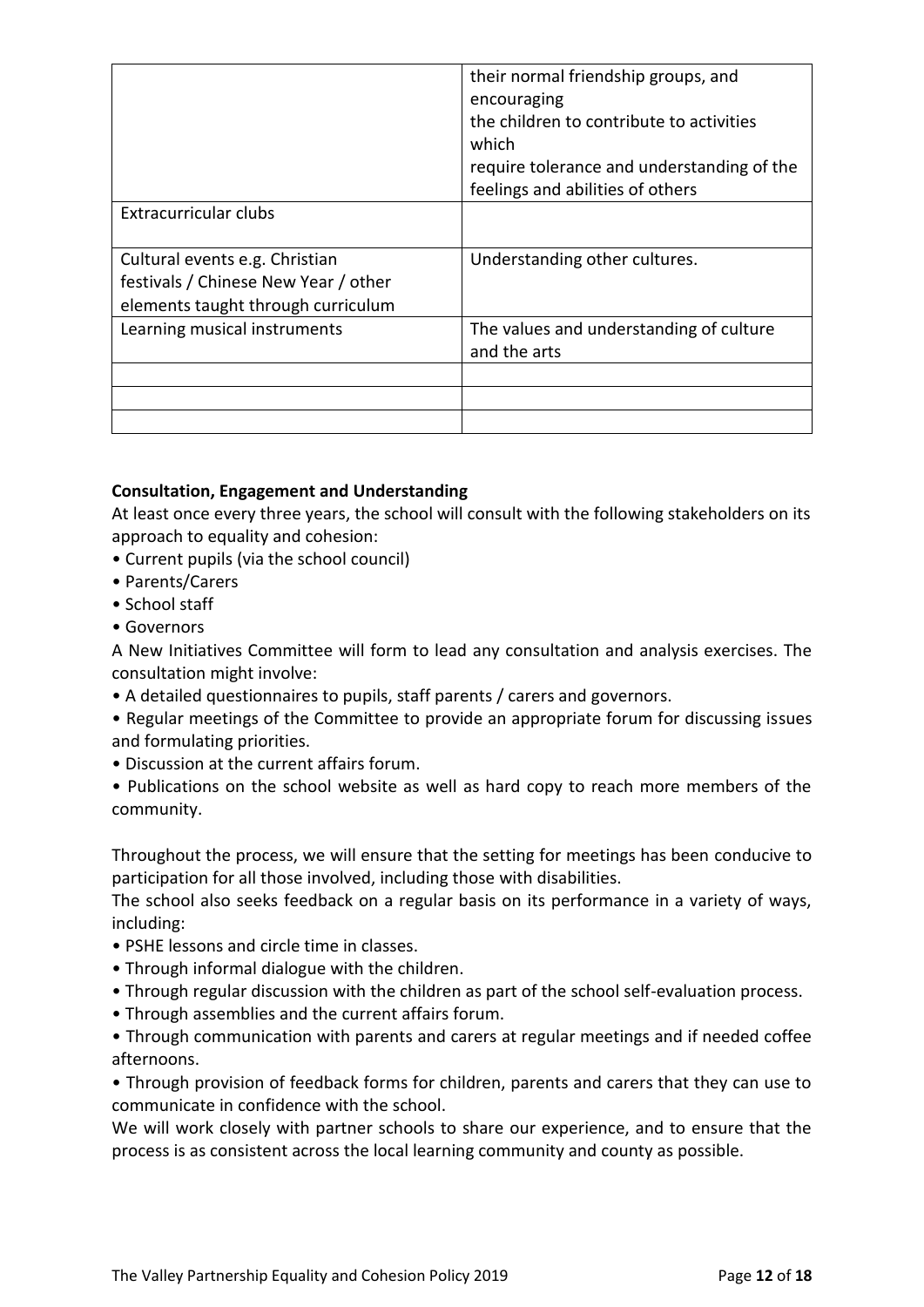# **Monitoring of attainment, progress and assessment**

The Valley Partnership aims to be a fully inclusive community, and the federation's policies and procedures are firmly in place to cater for and make adjustments for any children with disabilities.

The progress of children is tracked carefully through the school's assessment framework, and monitored carefully to ensure that they are achieving in line with expectations at all times. We will monitor, compare and analyse children's progress in relation to the following characteristics:

- Sex/gender
- Disability/SEN
- Ethnicity
- Eligibility for Free school meals

The school now holds a wealth of progress data on all pupils. This data includes:

- Optional test results
- End of Key Stage 1 and 2 results
- Results of regular ongoing assessments
- Any recorded teacher observations
- Discriminatory and bullying incidents

The following are also monitored both informally and formally the following data on children:

- Positions of responsibility held
- Satisfaction / enjoyment levels in different school activities
- Levels of behaviour and anxiety

• Areas of the curriculum which present particular challenges for them or to which they may have restricted access

- Areas of the school where they have no or impeded access
- Aspirations / ambitions for the future
- Success of transition out of school
- Access to school trips
- Involvement in school life e.g. after school clubs

Individual pupil attainment and progress is monitored for signs of underachievement.

Attainment and progress of different groups is monitored for differences in performance e.g. whether boys are falling behind girls.

Targets are communicated regularly to the children. Where individual underachievement is found or differences in the performance of certain groups are identified, appropriate remedial strategies to curriculum planning and delivery are implemented and targeted at these specific individuals or groups.

Appropriate assessment strategies are employed as far as possible to ensure no individual or group is disadvantaged by the assessment system due to physical or linguistic needs whether culturally based or not. For example, assessment material could be produced in large print format, another language, Braille, etc.

Employment diversity monitoring questionnaires, data will be collected for all staff to fulfil monitoring duties. These questionnaires are available from the local authority.

The school is aware of its legal duties in relation to asking job applicants questions about disability and health, insofar that it can only do this to make reasonable adjustments or for diversity monitoring.

In order that children feel comfortable in raising issues or difficulties they have as a result of any health conditions or impairments, or any other characteristic, systems are in place in school to ensure that children can discuss issues or potential barriers to their success, namely: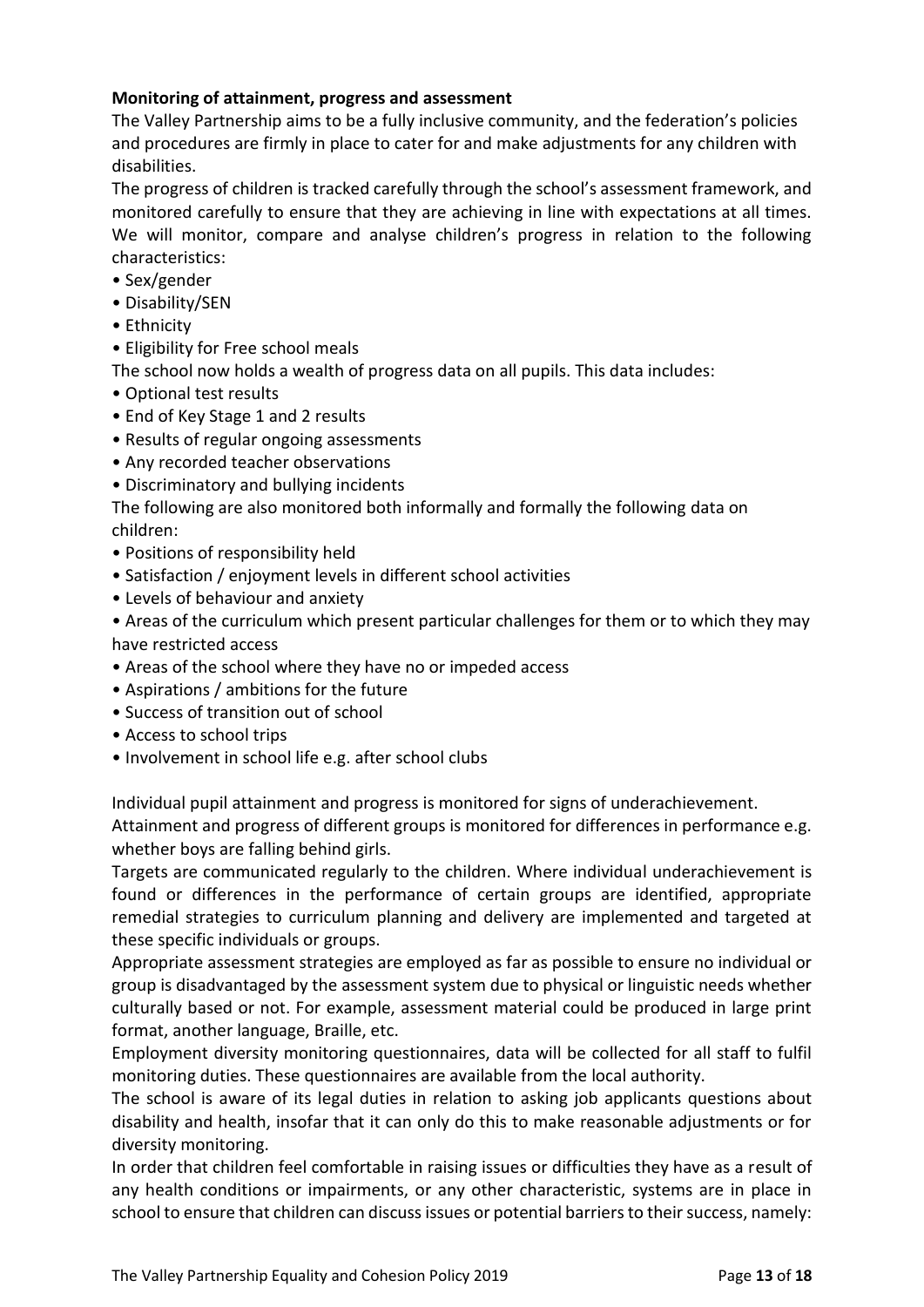- 'Open-door' policy for children and parents.
- Designated adult chosen by each children.
- Through educating children via the school's PSHE (personal, social and health

Education), mental health ( E4MH), SRE (Sex and relationship) curriculum, and through the SEAL (social and emotional aspects of learning) materials used in school

Disability is a potential area of vulnerability, and is recorded using the school's pupil tracking system. The areas of vulnerability can then be taken into account when monitoring results, in order to spot trends and deal with any potential issues early.

## **Information on other disabled people using our services**

Although not obliged to collect information on disabled parents / carers and other users, it was felt by the school that in ensuring access it would be worthwhile to take into consideration the needs of **all** school users. This information is gathered (and will be gathered where it was not before), in the following ways:

• Parents and carers will now be asked upon admission if there are any potential school users in their family who may have a disability that we need to consider

• Regular communication with the wider community of school users will take place on a regular basis and analysed by governors (via teaching and learning and Resources Committee) on an annual basis to ensure that any issues with disability are taken into consideration.

This will most likely be done through satisfaction surveys, and via feedback forms available to the community on the school website.

## **Impact Assessment**

The results of monitoring and consultation exercises will be used to conduct an Impact Assessment. The impact assessment will also review the whole school's approach to equality and cohesion.

The results of the Impact Assessment will identify areas for improvement which will form objectives in the School Development Plan as needed.

The SDP may also contain aspects linked to Access Plans for disabled pupils, based upon an audit of the physical environment, access to curriculum and provision of information for disabled people.

## **Task cycle**

**Carry out monitoring and consultation (information/ evidence). Set improvement objectives as part of the school development plan. Disability access audit of physical environment, access to curriculum and provision of information. Analyse results and assess the impact of school policies and practices.**

**Identify actions (objectives and targets) for equality cohesion policy and accessibility plan**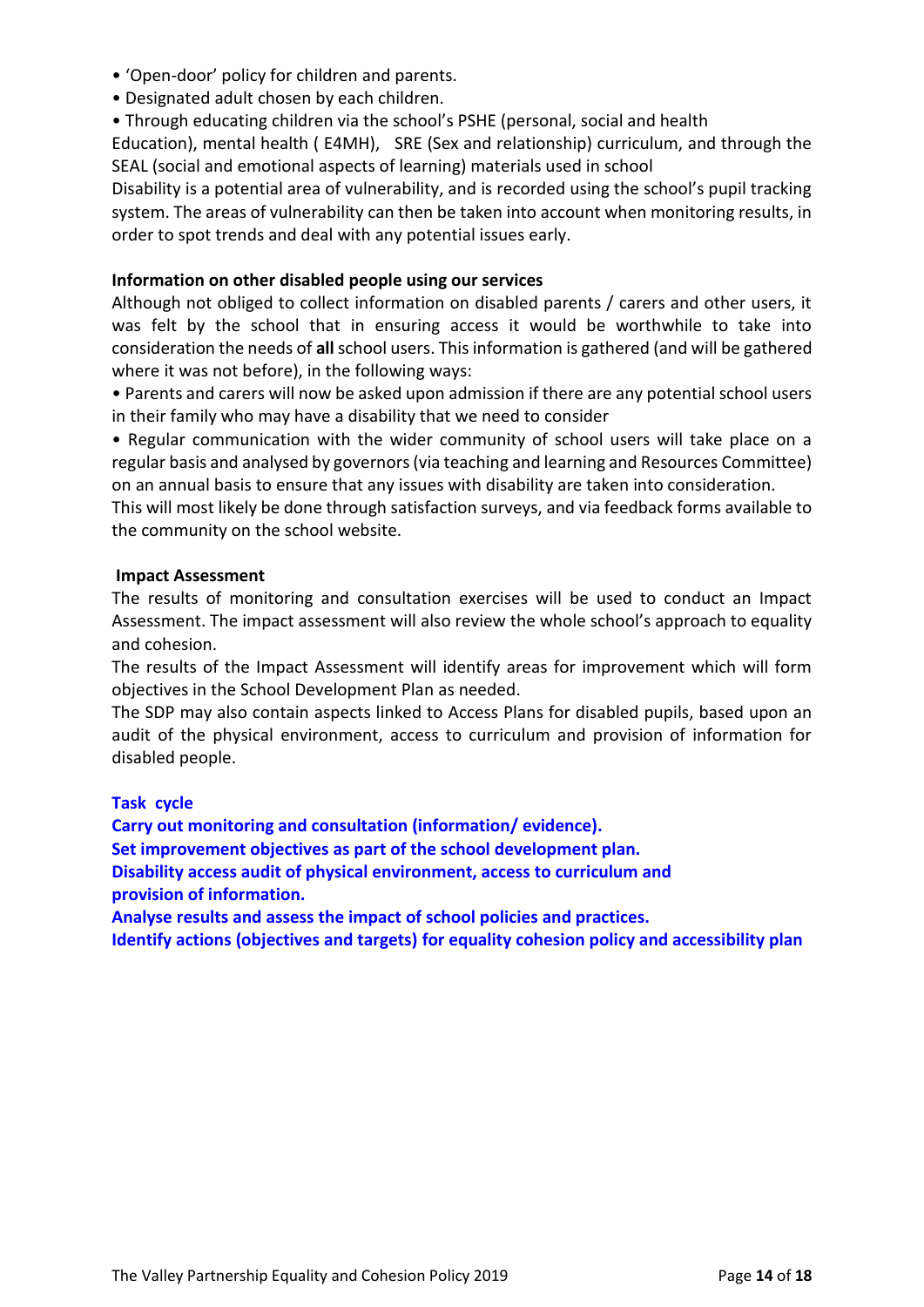# **Anti-Bullying and dealing with incidents of a discriminatory nature**

Bullying will not be tolerated at this school. It can make pupils' lives unhappy and can hinder their academic progress. In this school we accept the definition of bullying as stated by the Government Anti Bullying Campaign: "Bullying is a deliberate act, often repeated, done to cause distress solely in order to give a feeling of power, status, or other gratification to the bully".

Bullying can range from:

- Physical (hitting, kicking, theft)
- Verbal (name calling, racist and homophobic remarks)
- Indirect (spreading rumours, excluding someone from social groups)
- Discriminatory Incident:

Is any incident which is perceived to be discriminatory/prejudiced by the victim or any other person on the basis of someone's race, colour, nationality, culture, language or religion/belief, disability, age, gender/sex, sexual orientation, gender identity,"

If any child or adult is found to be deliberately engaging in discriminatory language or behaviour the following procedures will apply. For children these will be logged on our CPOMS system ( Child protection on line monitoring system) as well as required county forms. For others these will be logged and reported as per incident requirements.

Staff and Governors will be reminded of their obligations to refrain from engaging in discriminatory language or behaviour and warned that further non-compliance will result in further action being taken. The form of this action will depend on the degree and context of the discriminatory language or behaviour and will be in line with the school and local authority's disciplinary procedures.

Visitors will be reminded of their obligations to refrain from engaging in discriminatory language or behaviour. Non-compliance on more than two occasions will result in visitors no longer being welcome and their offer of help terminated**.** Contractors will have their services terminated and be reported to the local authority if applicable for relevant sanctions to be imposed.

Pupils will have the relevant sanction imposed on them as set down in our school Behaviour Management policy's sanctions relevant to their age.

• High standards of behaviour are expected of all pupils.

• The school's Rewards and Sanctions procedures are applied to all pupils fairly and equitably in accordance with our Behaviour Policy.

• Sanctions, including exclusions, are monitored for patterns or trends.

• Any incidents will recorded on the appropriate local authority forms and sent to the authority each term for monitoring and on the school monitoring systems, CPOMS.

• Appropriate action will be taken to prevent and incident re-occurring and appropriate support provided to those affected by the incident which may include Safeguarding provisions.

• Parents/guardians of the pupils involved will be informed of the incident.

• The situation will be monitored.

A member of the Strategic Leadership Team (the Headteacher or other SLT member) will be responsible for ensuring the above procedure for reporting and responding to an incident is carried out and followed up. Any parent wishing to report an incident should contact a member of the Senior Management Team.

Further information, incident report forms and guidance: <https://new.devon.gov.uk/equality/reportincidents>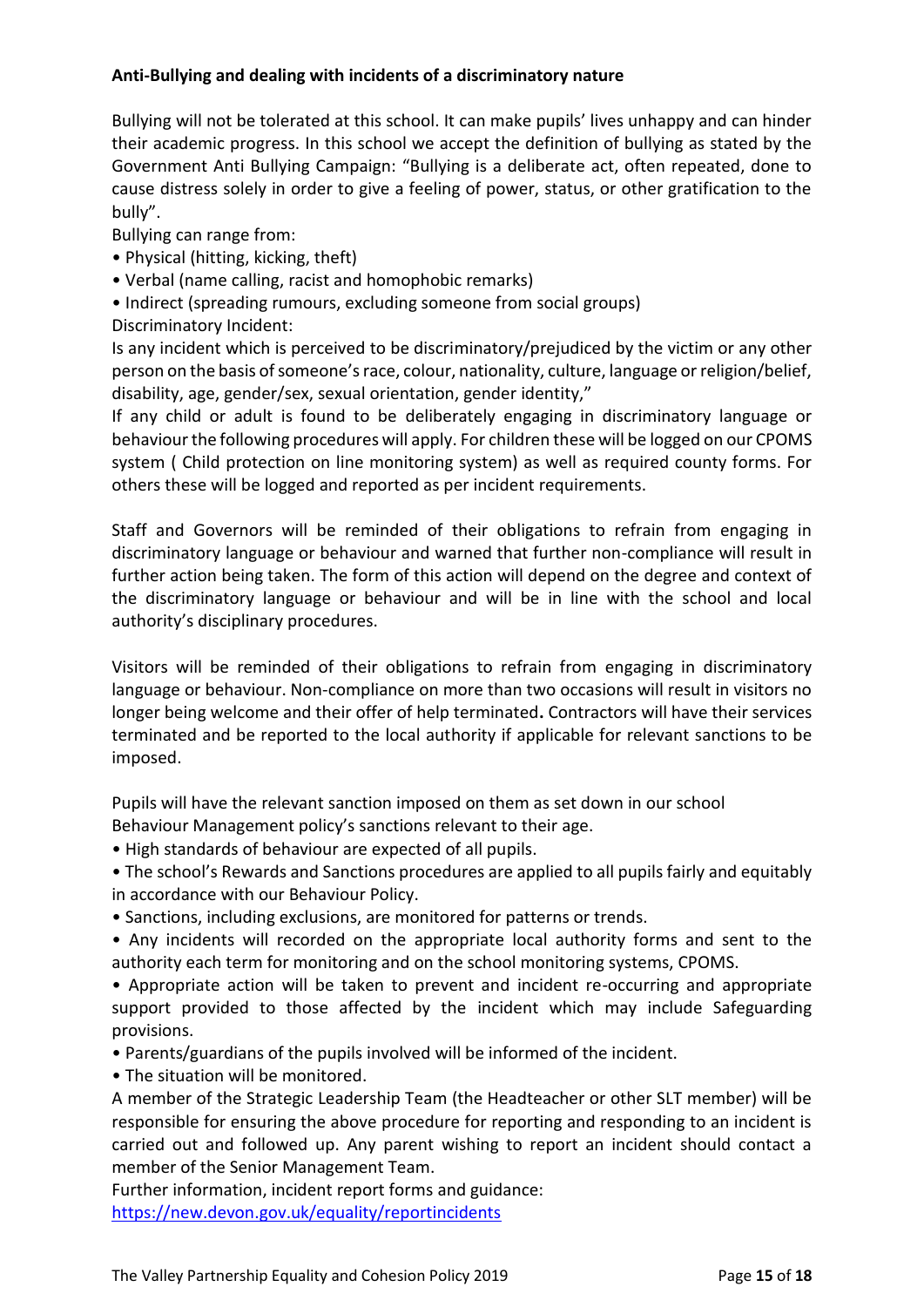# **Behaviour, discipline and exclusions**

Anyone involved with our school found to deliberately breach this policy will have appropriate action taken against them.

Staff and Governors will be reminded of their obligations to adhere to the policy and warned that further non-compliance will result in further action being taken. The form of this action will depend on the degree and context of the non-compliance and will be in line with the school disciplinary procedures.

Visitors will be reminded of their obligations to adhere to our school policy. Continued noncompliance will result in parent helpers being no longer welcome and their offer of help terminated, contractors will have their services terminated and be reported to the local authority if applicable for relevant sanctions to be imposed.

Pupils will have the relevant sanction imposed on them as set down in our school Behaviour Management policy's sanctions relevant to their age.

Whilst the school maintains a dress code, the school's dress code shall not unlawfully disadvantage children on grounds of religion/belief or disability or any other unreasonable factor. For example, a general 'no head-wear' policy would disadvantage a Sikh child.

# **Staff recruitment, support and professional development.**

Staff appointments will be based on the applicant most able to demonstrate they best match the Person Specification and their ability to undertake the Job Description.

Irrelevant characteristics such as gender, race, religion, etc. will not form part of the selection process. The part of the application form where candidates disclose these details for monitoring purposes will be detached before members of the staff appointment panel receive copies of the application forms so they neither know nor can be influenced by this information.

Staff vacancies are advertised as widely as possible within the time/financial frames and guidance from HR; e.g. teaching vacancies are advertised in the Devon Authority newspapers, non-teaching vacancies are advertised in local newspapers. Occasionally it may be necessary to fill a post immediately. On these occasions an existing member of staff or member of the community (e.g. a parent helper) who is known to be police checked may be asked to undertake the duties of the post temporarily pending a more permanent or fixed term appointment being made.

All staff will have equal opportunities to undertake Continuing Professional Development in accordance with our school CPD policy.

All governors involved in staff appointments will undertake appropriate training and be made aware of how to avoid discrimination in the appointment process.

Whole school training needs for staff and governors will be identified within the School Development Plan. The School Management Team will arrange with the relevant local authority officers to provide whole staff INSET during an INSET day or staff meeting. The Link Governor will arrange for any whole Governing Board training in conjunction, if appropriate, with the Governing Board of other local schools.

Individual training needs for staff will be identified through the Performance Management Review process. The school's Staff Development Co-ordinator will identify relevant LA courses and arrange for individual staff to attend. The school's Mentor for Newly Qualified Teachers (NQT's) will identify and arrange for any necessary training for NQT's. The Link Governor will arrange for any individual governors to attend any appropriate LA provided training for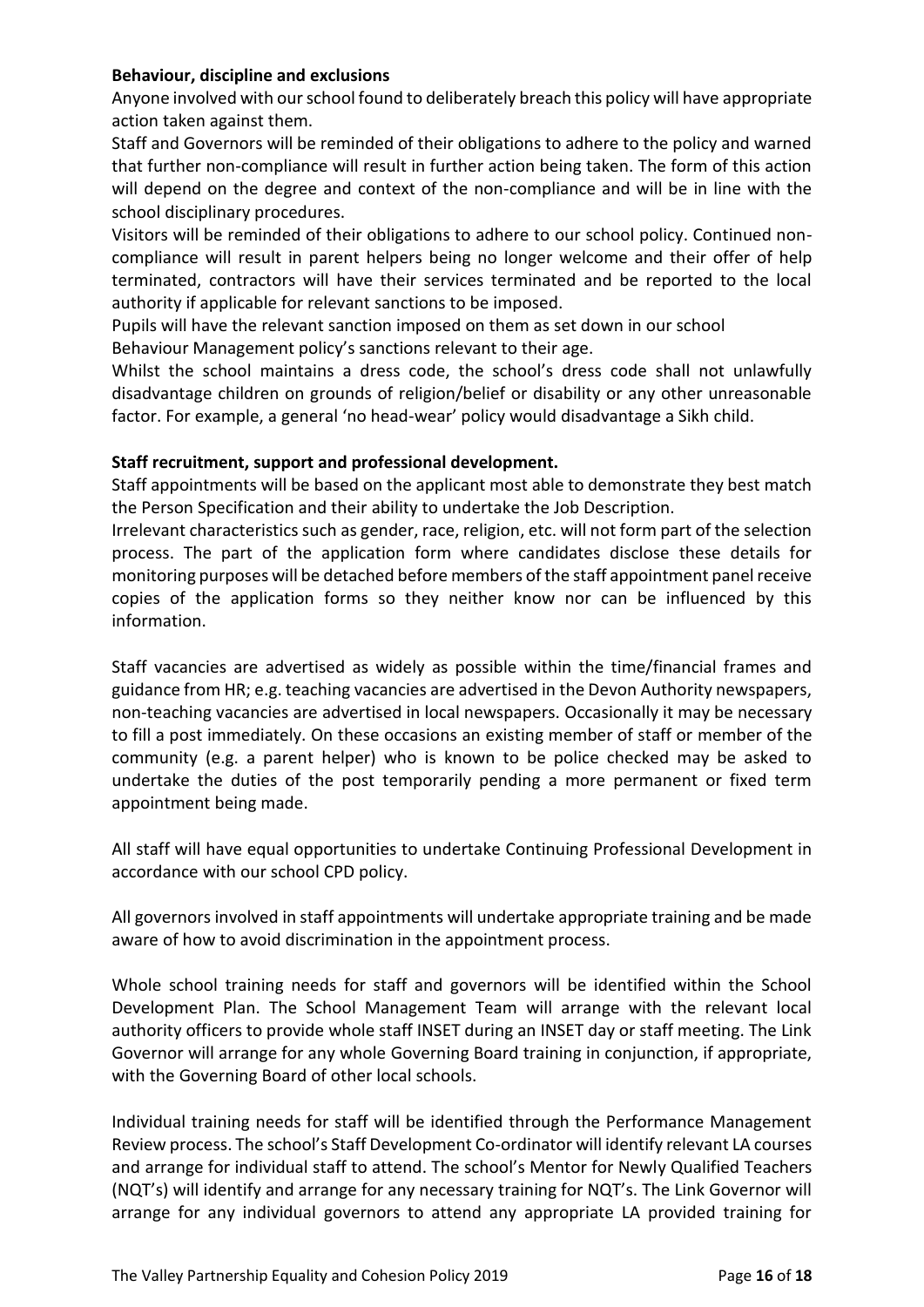governors. All staff have been made aware that there is no legal obligation to disclose a disability, however by informing the school of a disability, the school will be able to make reasonable adjustments which may include applying for support through the "Access to work" scheme.

Any staff who indicated that they have a disability, will be informed of any reasonable adjustments that are either in place or planned to be put in place in the future.

Any specific training needs of other staff to help make reasonable adjustments are dealt with through the school's Continuous Professional Development Programme. Systems are in place to support staff if they are returning to work, and staff's attention has been drawn to these procedures.

## **Governors**

The constitution of the Governing Board is determined by Government legislation to be representative of the local community, with local authority appointed members, and others elected by, and representative of, the parents, the staff. The school conducts the election of parent and staff governors and on these occasions it is made clear that all staff and parents have an equal opportunity to stand for election.

All governors are eligible to hold posts of responsibility (e.g. Chair of Governors) and annual elections are held for these posts. The Governing Board meetings are arranged and timed to enable full participation by representatives of all members of the community.

# **Partnerships with the local communities**

All parents/guardians shall have equal opportunities to, and are encouraged to, become involved in the life of the school either during the school day or as part of each school's Parents' Association, PTFA, regular meetings held for new parents as well as the AGM at which all parents have equal opportunity to stand for election to one of the offices. As appropriate we draw upon and involve the experience and expertise of the parents and community in the life of the school, and welcome parents and guardians from all backgrounds and abilities.

As far as practicable and appropriate we may provide information for specific parents in a format alternative to that normally used to take into account their specific needs and thereby enable them to access the information.

The school has a Lettings policy that enables individuals or groups within the community to hire the school premises for after school functions. No group shall be discriminated against unlawfully in relation to lettings. We promote equal opportunities for all parents to meet staff formally and informally. At the beginning and end of the school day, staff are available for informal meetings with parents.

Formal opportunities are provided each term after school and timed for shortly after school on one occasion and later in the evening on another to facilitate every opportunity for both parents, including those with work commitments, to attend.

As circumstances do not always make it possible for parents to attend on these occasions, teachers are always willing to arrange to meet parents at other times if necessary. In addition, duplicate copies of newsletters are willingly provided for parents living separately if this is requested.